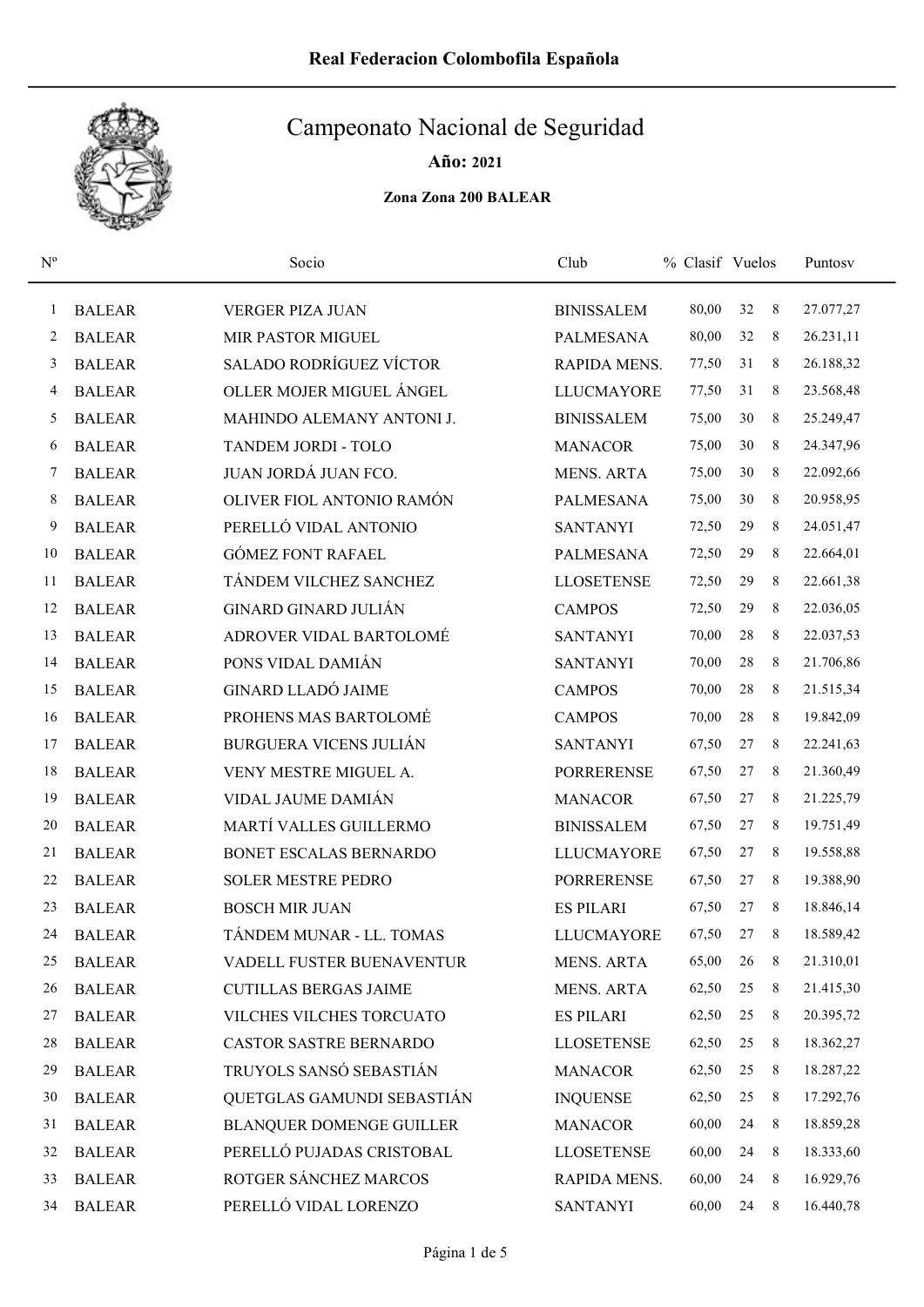

Año: 2021

| $N^{o}$ |               | Socio                           | Club                | % Clasif Vuelos |        |                | Puntosy   |
|---------|---------------|---------------------------------|---------------------|-----------------|--------|----------------|-----------|
| 35      | <b>BALEAR</b> | <b>JAUME OLIVER ANTONIA</b>     | <b>ES PILARI</b>    | 60,00           | 24     | 8              | 15.781,55 |
| 36      | <b>BALEAR</b> | <b>ACEDO ORTEGA ENRIQUE</b>     | <b>MANACOR</b>      | 57,50           | 23     | 8              | 17.687,71 |
| 37      | <b>BALEAR</b> | GONZÁLEZ SITJAR JOSÉ MANUEL     | <b>PORRERENSE</b>   | 57,50           | 23     | 8              | 17.493,37 |
| 38      | <b>BALEAR</b> | LEBRÓN LINARES JOSÉ             | <b>MANACOR</b>      | 57,50           | 23     | 8              | 17.242,04 |
| 39      | <b>BALEAR</b> | TÁNDEM GERMÁN - BALLESTER       | <b>LLUCMAYORE</b>   | 57,50           | 23     | 8              | 16.877,79 |
| 40      | <b>BALEAR</b> | <b>SASTRE SANNA PABLO</b>       | <b>ES PILARI</b>    | 55,00           | 22     | 8              | 15.280,27 |
| 41      | <b>BALEAR</b> | <b>BARCELÓ SAGRERA SALVADOR</b> | <b>CAMPOS</b>       | 52,50           | 21     | 8              | 13.638,14 |
| 42      | <b>BALEAR</b> | RODRÍGUEZ MARTÍN JOSÉ           | <b>PALMESANA</b>    | 50,00           | $20\,$ | 8              | 13.792,38 |
| 43      | <b>BALEAR</b> | <b>BLANCH ALCINA ANTONI</b>     | <b>SANTANYI</b>     | 50,00           | $20\,$ | 8              | 13.572,24 |
| 44      | <b>BALEAR</b> | FLUXA MULET GUILLERMO           | <b>LLOSETENSE</b>   | 50,00           | $20\,$ | 8              | 12.764,87 |
| 45      | <b>BALEAR</b> | TÁNDEM ABRINES CAMPOS           | <b>LLOSETENSE</b>   | 47,50           | 19     | 8              | 14.982,54 |
| 46      | <b>BALEAR</b> | MUNTANER ORELL JOSÉ             | A. POLLESINA        | 47,50           | 19     | 8              | 11.708,19 |
| 47      | <b>BALEAR</b> | NADAL PERELLÓ GABRIEL           | <b>PORRERENSE</b>   | 45,00           | 18     | 8              | 13.101,68 |
| 48      | <b>BALEAR</b> | GUARDIOLA MASCARÓ JOAQUÍN       | <b>BINISSALEM</b>   | 45,00           | 18     | 8              | 12.902,25 |
| 49      | <b>BALEAR</b> | <b>SALVA FERRA PABLO</b>        | RAPIDA MENS.        | 42,50           | 17     | 8              | 14.092,65 |
| 50      | <b>BALEAR</b> | TORRENS CAÑELLAS JOSÉ J.        | LA DEPORTIVA        | 42,50           | 17     | 8              | 12.783,88 |
| 51      | <b>BALEAR</b> | <b>SERVER RIGO JAIME</b>        | <b>LLUCMAYORE</b>   | 42,50           | 17     | 8              | 12.439,71 |
| 52      | <b>BALEAR</b> | QUETGLAS GAMUNDI PEDRO          | <b>INQUENSE</b>     | 40,00           | 16     | 8              | 11.239,35 |
| 53      | <b>BALEAR</b> | BARCELÓ TABERNER BARTOLOM       | <b>LLUCMAYORE</b>   | 35,00           | 14     | 8              | 8.434,70  |
| 54      | <b>BALEAR</b> | SERVERA SERVERA JUAN            | <b>MANACOR</b>      | 30,00           | 12     | 8              | 9.006,46  |
| 55      | <b>BALEAR</b> | <b>BURGUERA VIDAL ANTONIO</b>   | <b>SANTANYI</b>     | 80,00           | 28     | 7              | 22.386,31 |
| 56      | <b>BALEAR</b> | ARBABAN GHAFOORI AMIR HESS      | <b>BINISSALEM</b>   | 77,14           | 27     | 7              | 19.007,88 |
| 57      | <b>BALEAR</b> | VADELL NADAL SALVADOR           | <b>MANACOR</b>      | 74,29           | 26     | 7              | 21.579,55 |
| 58      | <b>BALEAR</b> | AMENGUAL BENNASAR LLORENÇ       | <b>BINISSALEM</b>   | 74,29           | 26     | $\tau$         | 18.660,05 |
| 59      | <b>BALEAR</b> | TORRES LUQUE CRISTOBAL          | <b>LLOSETENSE</b>   | 74,29           | 26     | $\overline{7}$ | 17.835,07 |
| 60      | <b>BALEAR</b> | TANDEM MUNTANER - MORA          | <b>PORRERENSE</b>   | 71,43           | 25     | 7              | 19.357,63 |
| 61      | <b>BALEAR</b> | LLADÓ BONET JOSÉ                | <b>LA DEPORTIVA</b> | 62,86           | 22     | 7              | 17.904,56 |
| 62      | <b>BALEAR</b> | ARRON MORRO LUIS                | <b>BINISSALEM</b>   | 60,00           | 21     | 7              | 17.291,84 |
| 63      | <b>BALEAR</b> | <b>LLABRES DEYA LUCAS</b>       | <b>BINISSALEM</b>   | 60,00           | 21     | 7              | 16.640,96 |
| 64      | <b>BALEAR</b> | MOREY BARCELÓ SEBASTIÁN         | RAPIDA MENS.        | 60,00           | 21     | 7              | 16.525,11 |
| 65      | <b>BALEAR</b> | <b>BURGUERA FERRER JULIÁN</b>   | <b>SANTANYI</b>     | 60,00           | 21     | 7              | 13.174,93 |
| 66      | <b>BALEAR</b> | <b>GIL PALACIO H. MARINA</b>    | <b>PALMESANA</b>    | 57,14           | 20     | 7              | 15.203,84 |
| 67      | <b>BALEAR</b> | MAYOL CLADERA ARNALDO           | <b>PALMESANA</b>    | 57,14           | 20     | 7              | 14.662,50 |
| 68      | <b>BALEAR</b> | GORNALS FERRER MIGUEL A.        | <b>PORRERENSE</b>   | 57,14           | 20     | $\overline{7}$ | 14.311,63 |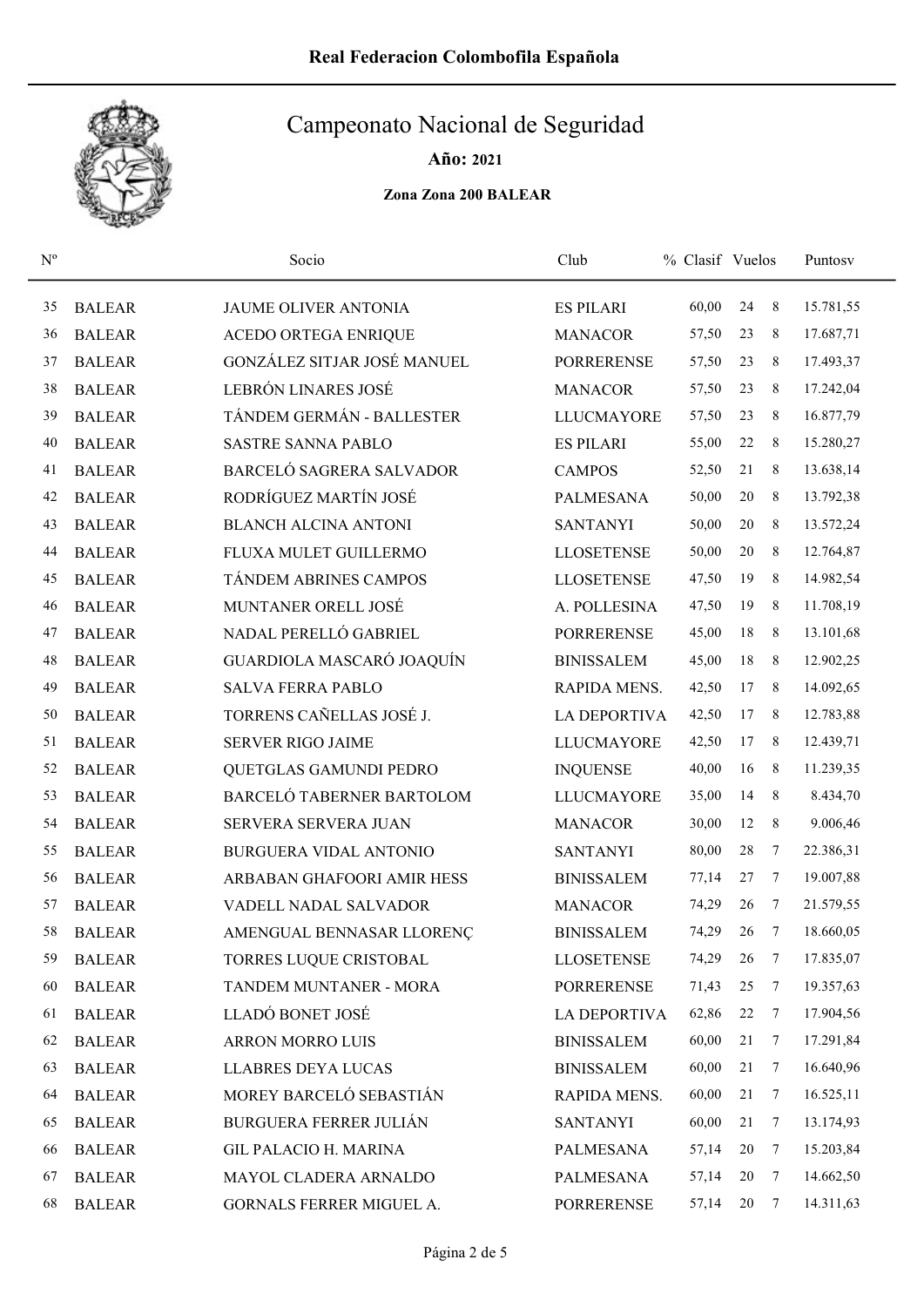

Año: 2021

| $N^{o}$ |                   | Socio                           | Club                | % Clasif Vuelos |    |   | Puntosy   |
|---------|-------------------|---------------------------------|---------------------|-----------------|----|---|-----------|
| 69      | <b>BALEAR</b>     | PROHENS SALOM ANDRÉS            | <b>LLUCMAYORE</b>   | 54,29           | 19 | 7 | 12.880,51 |
| 70      | <b>BALEAR</b>     | ARBONA FORNERS ANTONIO          | <b>BINISSALEM</b>   | 54,29           | 19 | 7 | 12.538,28 |
| 71      | <b>BALEAR</b>     | SORELL SALVA GABRIEL            | <b>ES PILARI</b>    | 54,29           | 19 | 7 | 12.507,56 |
| 72      | <b>BALEAR</b>     | <b>BARCELÓ GARCÍAS JAIME</b>    | <b>CAMPOS</b>       | 51,43           | 18 | 7 | 11.343,55 |
| 73      | <b>BALEAR</b>     | <b>JAUME SASTRE JUAN</b>        | <b>LLUCMAYORE</b>   | 48,57           | 17 | 7 | 13.381,84 |
| 74      | <b>BALEAR</b>     | ADROVER LÓPEZ JUAN CARLOS       | <b>PALMESANA</b>    | 48,57           | 17 | 7 | 12.686,73 |
| 75      | <b>BALEAR</b>     | <b>SAURINA MORAGUES MIGUEL</b>  | <b>BINISSALEM</b>   | 48,57           | 17 | 7 | 12.154,77 |
| 76      | <b>BALEAR</b>     | ADRÓVER FORNES CARLOS           | <b>PALMESANA</b>    | 48,57           | 17 | 7 | 11.480,51 |
| 77      | <b>BALEAR</b>     | <b>VICH SALOM BARTOLOMÉ</b>     | RAPIDA MENS.        | 48,57           | 17 | 7 | 10.850,11 |
| 78      | <b>BALEAR</b>     | SERRA BONET ANTONIO             | <b>SANTANYI</b>     | 48,57           | 17 | 7 | 10.211,64 |
| 79      | <b>BALEAR</b>     | PAYERAS OLIVER PEDRO A.         | <b>INQUENSE</b>     | 45,71           | 16 | 7 | 10.249,08 |
| 80      | <b>BALEAR</b>     | CRUELLAS ROSELLÓ JULIÁN         | <b>MANACOR</b>      | 45,71           | 16 | 7 | 10.215,09 |
| 81      | <b>BALEAR</b>     | MONTILLA MORENO FRANCISCO /     | <b>ES PILARI</b>    | 42,86           | 15 | 7 | 11.409,70 |
| 82      | <b>BALEAR</b>     | <b>BIBILONI JAUME ANTONIO</b>   | <b>BINISSALEM</b>   | 40,00           | 14 | 7 | 9.202,63  |
| 83      | <b>BALEAR</b>     | BUÑOLA QUETGLAS PEDRO A.        | <b>INQUENSE</b>     | 40,00           | 14 | 7 | 8.629,67  |
| 84      | <b>BALEAR</b>     | TERRASSA COSTA MATEO            | <b>BINISSALEM</b>   | 37,14           | 13 | 7 | 8.798,31  |
| 85      | <b>BALEAR</b>     | MONSERRAT RAFAL JULIÁN          | <b>LLUCMAYORE</b>   | 70,00           | 21 | 6 | 15.145,65 |
| 86      | <b>BALEAR</b>     | SASTRE GONZÁLEZ ÁNGEL           | <b>CAMPOS</b>       | 63,33           | 19 | 6 | 14.156,00 |
| 87      | <b>BALEAR</b>     | <b>CUADRADO TENOR FCO. JOSÉ</b> | <b>LLOSETENSE</b>   | 60,00           | 18 | 6 | 13.112,90 |
| 88      | <b>BALEAR</b>     | FAHANDEZH-SAADI FAHANDEZH I     | <b>DERBY MALLOF</b> | 56,67           | 17 | 6 | 12.490,98 |
| 89      | <b>BALEAR</b>     | NICOLAU GAMUNDI SEBASTIA        | <b>INQUENSE</b>     | 56,67           | 17 | 6 | 10.431,48 |
| 90      | <b>BALEAR</b>     | LORENTE VÁZQUEZ ANDRÉS          | RAPIDA MENS.        | 53,33           | 16 | 6 | 12.342,99 |
| 91      | <b>BALEAR</b>     | MONTSERRAT PUJOL JUAN           | <b>LA DEPORTIVA</b> | 53,33           | 16 | 6 | 10.347,07 |
| 92      | <b>VALENCIANA</b> | FERNANDO BURGAL                 | <b>SAN RAMÓN</b>    | 50,00           | 15 | 6 | 10.541,91 |
| 93      | <b>BALEAR</b>     | PROHENS VICENS BARTOLOMÉ        | <b>CAMPOS</b>       | 50,00           | 15 | 6 | 10.214,64 |
| 94      | <b>BALEAR</b>     | FERRER RAMIS GUILLÉN            | <b>BINISSALEM</b>   | 46,67           | 14 | 6 | 10.555,05 |
| 95      | <b>BALEAR</b>     | TAPALOAGA NELU DANIEL           | RAPIDA MENS.        | 46,67           | 14 | 6 | 9.412,90  |
| 96      | <b>BALEAR</b>     | RIBOT RAMIS ANTONIO             | <b>ES PILARI</b>    | 46,67           | 14 | 6 | 9.081,85  |
| 97      | <b>BALEAR</b>     | PUJOL CALAFELL ANTONIO          | <b>PORRERENSE</b>   | 43,33           | 13 | 6 | 8.169,78  |
| 98      | <b>BALEAR</b>     | MONSERRAT CLAR JUAN             | <b>SANTANYI</b>     | 40,00           | 12 | 6 | 6.721,45  |
| 99      | <b>BALEAR</b>     | PONS FERRER JUAN                | <b>BINISSALEM</b>   | 40,00           | 12 | 6 | 5.335,85  |
| 100     | <b>BALEAR</b>     | SASTRE BARBERO LAUREANO         | <b>CAMPOS</b>       | 36,67           | 11 | 6 | 7.416,90  |
| 101     | <b>BALEAR</b>     | <b>VIVES GRAS MARCOS</b>        | <b>LA DEPORTIVA</b> | 36,67           | 11 | 6 | 6.800,73  |
| 102     | <b>BALEAR</b>     | NÚÑEZ TORRES JUAN DE DIOS       | A. POLLESINA        | 30,00           | 9  | 6 | 5.361,99  |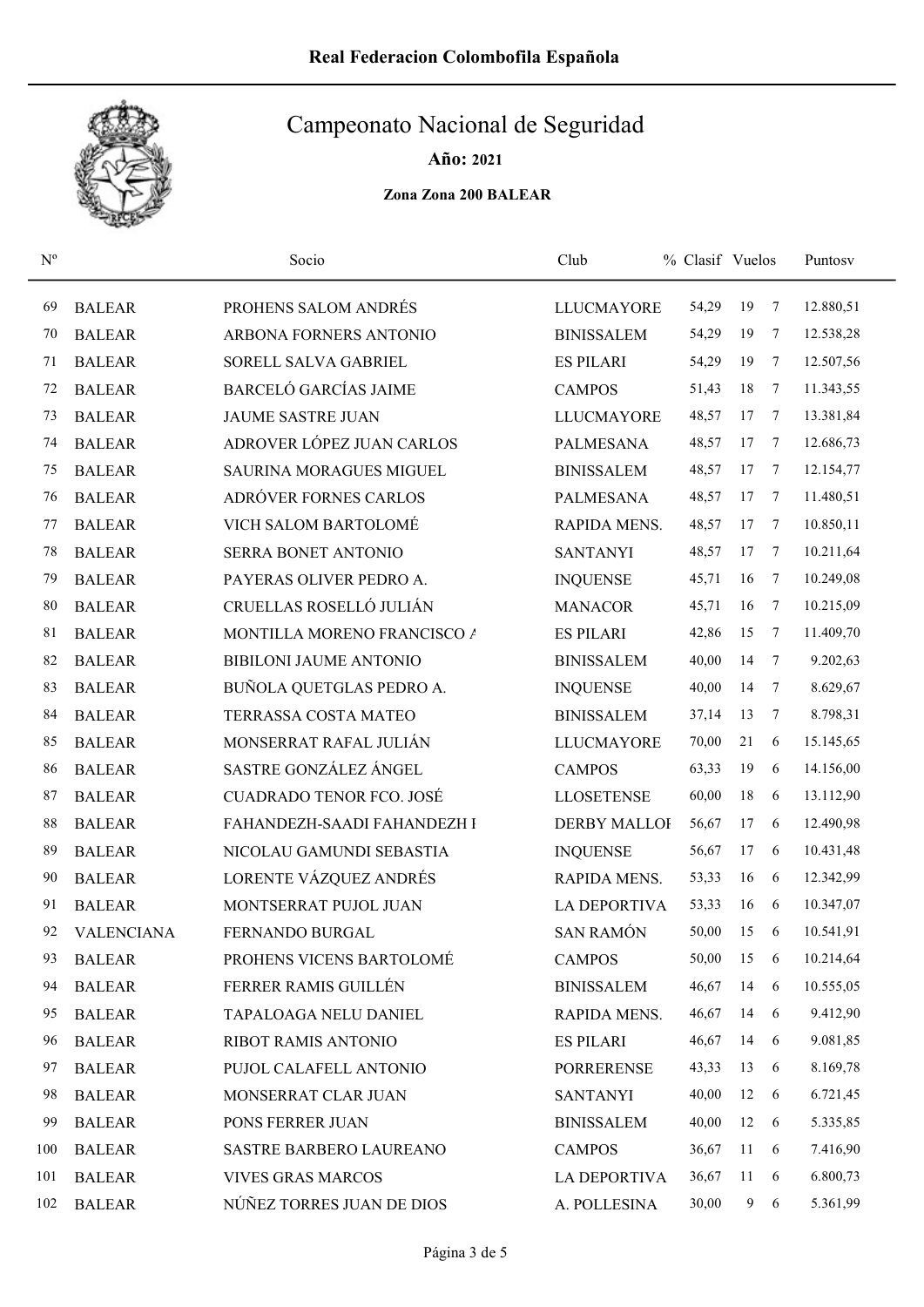

Año: 2021

| $\mathrm{N}^{\rm o}$ |               | Socio                             | Club                | % Clasif Vuelos |                 |                | Puntosv   |
|----------------------|---------------|-----------------------------------|---------------------|-----------------|-----------------|----------------|-----------|
| 103                  | <b>BALEAR</b> | <b>VIVES VILA TONI</b>            | <b>LA DEPORTIVA</b> | 23,33           | 7               | 6              | 5.295,79  |
| 104                  | <b>BALEAR</b> | TERRASA ROSELLÓ JUAN              | <b>MENS. ARTA</b>   | 64,00           | 16              | 5              | 11.177,68 |
| 105                  | <b>BALEAR</b> | FANDIÑO RODRÍGUEZ HANZEL          | <b>PALMESANA</b>    | 60,00           | 15              | 5              | 12.498,28 |
| 106                  | <b>BALEAR</b> | NICOLAU NOGUERA PEDRO             | <b>SANTANYI</b>     | 48,00           | 12              | 5              | 7.610,17  |
| 107                  | <b>BALEAR</b> | GARCÍAS MEZQUIDA ANTONIO          | <b>CAMPOS</b>       | 44,00           | 11              | 5              | 9.075,96  |
| 108                  | <b>BALEAR</b> | <b>BARREIRO SEVILLA JOSE LUIS</b> | <b>PALMESANA</b>    | 40,00           | 10              | 5              | 6.669,66  |
| 109                  | <b>BALEAR</b> | FIDALGO BESTARD MIGUEL            | RAPIDA MENS.        | 40,00           | 10              | 5              | 6.337,49  |
| 110                  | <b>BALEAR</b> | <b>GINARD NICOLAU PEDRO</b>       | <b>MENS. ARTA</b>   | 32,00           | $\,$ 8 $\,$     | 5              | 5.368,92  |
| 111                  | <b>BALEAR</b> | LLUCH DUBÓN SANTIAGO              | <b>CAMPOS</b>       | 65,00           | 13              | 4              | 10.199,39 |
| 112                  | <b>BALEAR</b> | SÁNCHEZ PERELLÓ JOSÉ G.           | <b>LLOSETENSE</b>   | 55,00           | 11              | 4              | 8.588,99  |
| 113                  | <b>BALEAR</b> | COLL BARCELÓ ANTONIO              | RAPIDA MENS.        | 55,00           | 11              | 4              | 8.546,85  |
| 114                  | <b>BALEAR</b> | MUÑOZ GUTIÉRREZ MANUEL            | PALMESANA           | 55,00           | 11              | $\overline{4}$ | 7.475,89  |
| 115                  | <b>BALEAR</b> | FERRAGUT SEGUÍ ANTONIO            | <b>BINISSALEM</b>   | 50,00           | $10\,$          | 4              | 6.103,90  |
| 116                  | <b>BALEAR</b> | <b>SALA SANCHEZ JUAN PEDRO</b>    | <b>LLUCMAYORE</b>   | 45,00           | 9               | 4              | 5.367,03  |
| 117                  | <b>BALEAR</b> | FERNANDEZ FERNANDEZ DAVID         | <b>BINISSALEM</b>   | 40,00           | 8               | 4              | 5.929,16  |
| 118                  | <b>BALEAR</b> | <b>TORRES REYNES MIGUEL</b>       | <b>LLOSETENSE</b>   | 35,00           | 7               | $\overline{4}$ | 5.144,82  |
| 119                  | <b>BALEAR</b> | LUCESCU VALENTIN                  | A. POLLESINA        | 35,00           | $7\overline{ }$ | $\overline{4}$ | 4.700,53  |
| 120                  | <b>BALEAR</b> | <b>MARTÍN VIDAL ANTONIO</b>       | <b>ES PILARI</b>    | 35,00           | $7\overline{ }$ | $\overline{4}$ | 4.129,02  |
| 121                  | <b>BALEAR</b> | ABRAHAM VILA SEBASTIÁN            | <b>CAMPOS</b>       | 35,00           | 7               | $\overline{4}$ | 3.727,77  |
| 122                  | <b>BALEAR</b> | SALAS LLADÓ MIGUEL                | A. POLLESINA        | 66,67           | $10\,$          | 3              | 9.238,79  |
| 123                  | <b>BALEAR</b> | <b>BALLESTER AMER ANTONIO</b>     | RAPIDA MENS.        | 66,67           | $10\,$          | 3              | 7.094,74  |
| 124                  | <b>BALEAR</b> | MARTORELL FULLANA JAIME           | <b>BINISSALEM</b>   | 66,67           | 10              | 3              | 5.535,63  |
| 125                  | <b>BALEAR</b> | VICH MARTORELL IGNACIO            | RAPIDA MENS.        | 53,33           | 8               | 3              | 6.639,63  |
| 126                  | <b>BALEAR</b> | MARTÍNEZ POZO JANSEL M.           | PALMESANA           | 53,33           | 8               | 3              | 5.619,76  |
| 127                  | <b>BALEAR</b> | BERNAT FIOL JOSÉ LUIS             | <b>LA DEPORTIVA</b> | 46,67           | 7 <sup>1</sup>  | 3              | 5.974,59  |
| 128                  | <b>BALEAR</b> | TERRASSA COLOMAR GUILLERM         | <b>BINISSALEM</b>   | 40,00           | 6               | 3              | 3.276,59  |
| 129                  | <b>BALEAR</b> | CABOT BRUNET JUAN                 | RAPIDA MENS.        | 33,33           | 5               | $\mathbf{3}$   | 3.973,53  |
| 130                  | <b>BALEAR</b> | ROMERO CUENCA JOSÉ                | <b>LLOSETENSE</b>   | 33,33           | 5               | 3              | 3.210,56  |
| 131                  | <b>BALEAR</b> | PIZA SALOM JUAN MIGUEL            | <b>BINISSALEM</b>   | 33,33           | 5               | 3              | 2.963,53  |
| 132                  | <b>BALEAR</b> | <b>BUADES SAMPER JOSÉ</b>         | <b>BINISSALEM</b>   | 26,67           | $\overline{4}$  | 3              | 3.151,64  |
| 133                  | <b>BALEAR</b> | FONTIRROIG PERELLÓ DOMINGO        | <b>SANTANYI</b>     | 20,00           | $\mathbf{3}$    | 3              | 2.318,13  |
| 134                  | <b>BALEAR</b> | TWEEDIE HUGH PATRICK              | LLUCMAYORE          | 20,00           | 3               | 3              | 2.289,50  |
| 135                  | <b>BALEAR</b> | AMENGUAL ESTELRICH GREGOR         | <b>INQUENSE</b>     | 20,00           | $\mathfrak{Z}$  | 3              | 1.408,04  |
| 136                  | <b>BALEAR</b> | ROSELLÓ BRUNET JAIME              | <b>MENS. ARTA</b>   | 60,00           |                 | $6\quad 2$     | 4.564,71  |